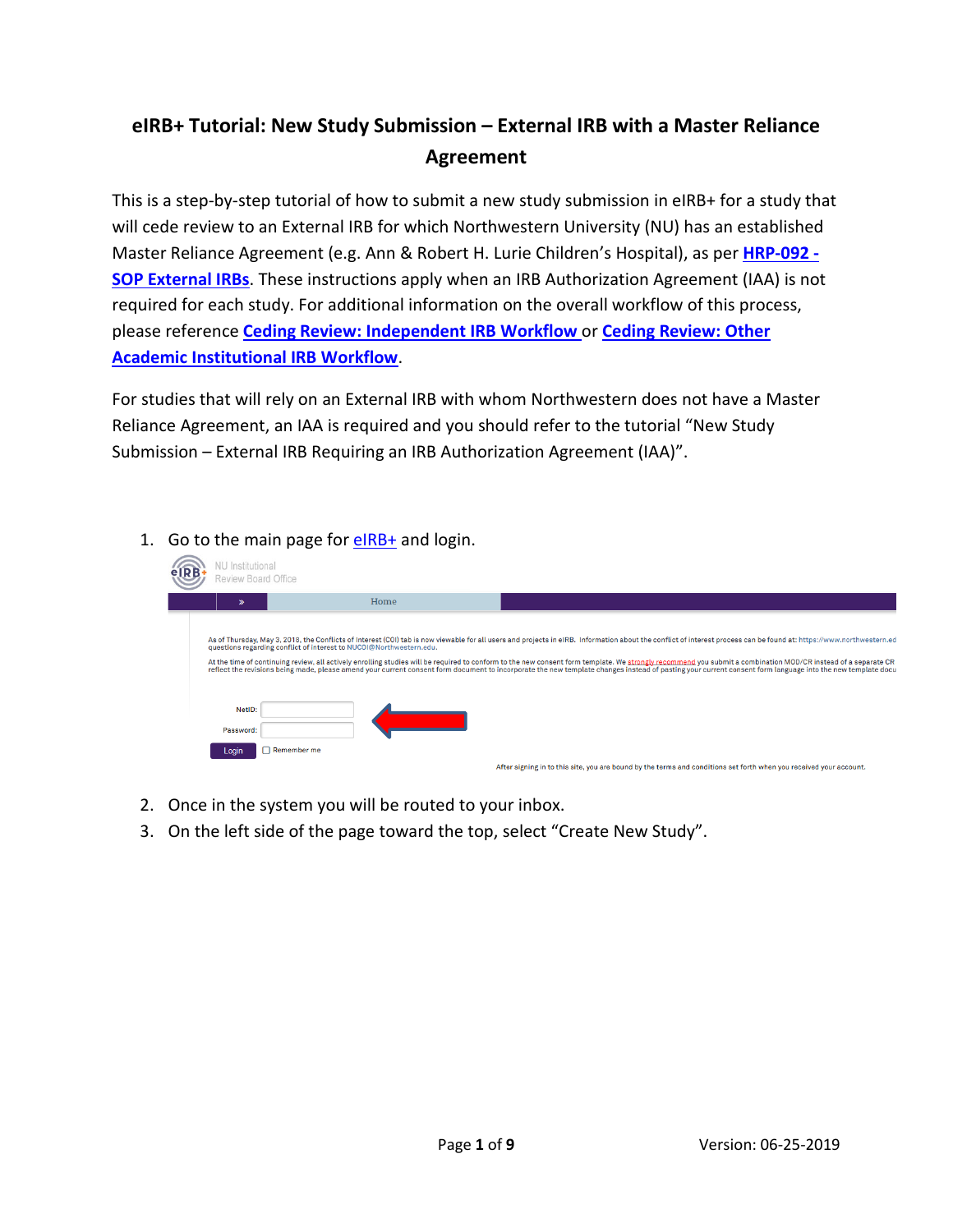| $\gg$                         | My Ir |
|-------------------------------|-------|
| <b>Create New Study</b>       |       |
| <b>Report New Information</b> |       |
| <b>Submissions</b>            |       |
| <b>Meetings</b>               |       |
| <b>Reports</b>                |       |
| Library                       |       |
| <b>Help Center</b>            |       |

- 4. You will then be routed to be "**Basic Information**" page of the New Study Application. There are **8** questions in total to respond to, including a section to upload the overall study protocol.
	- a. **Question 1:** Please provide the title of the study as it is reflected on the protocol with "(xIRB)" at the beginning to reference that the study is being reviewed by an External IRB.
	- b. **Question 2:** Please provide the short title of the study with "(xIRB)" again at the beginning.
	- c. **Question 3:** Provide a "Brief Description" of the study. This is just a brief overview of the research and the main aims.
	- d. **Question 4:** Select the review category appropriate to your research. Either Social-Behavioral or Biomedical.
	- e. **Question 5:** Principal Investigator (By system default the submission preparer is listed in this section. If not correct, then ensure the correct PI information is selected).
	- f. **Question 6:** Since this is a request to cede review to an External IRB, the response to this question should be "**Yes**".
	- g. **Question 7**: Please select the study type appropriate for your protocol.
	- h. **Question 8:** Please provide the protocol approved by the External IRB.
- 5. Once you have provided a response to all questions, select continue located at the top or bottom of the right side of the page.

## Continue »

6. The next page of the application should be the "**External IRB**" page, in which there are **12** questions, but only number **1** through **6** need responses.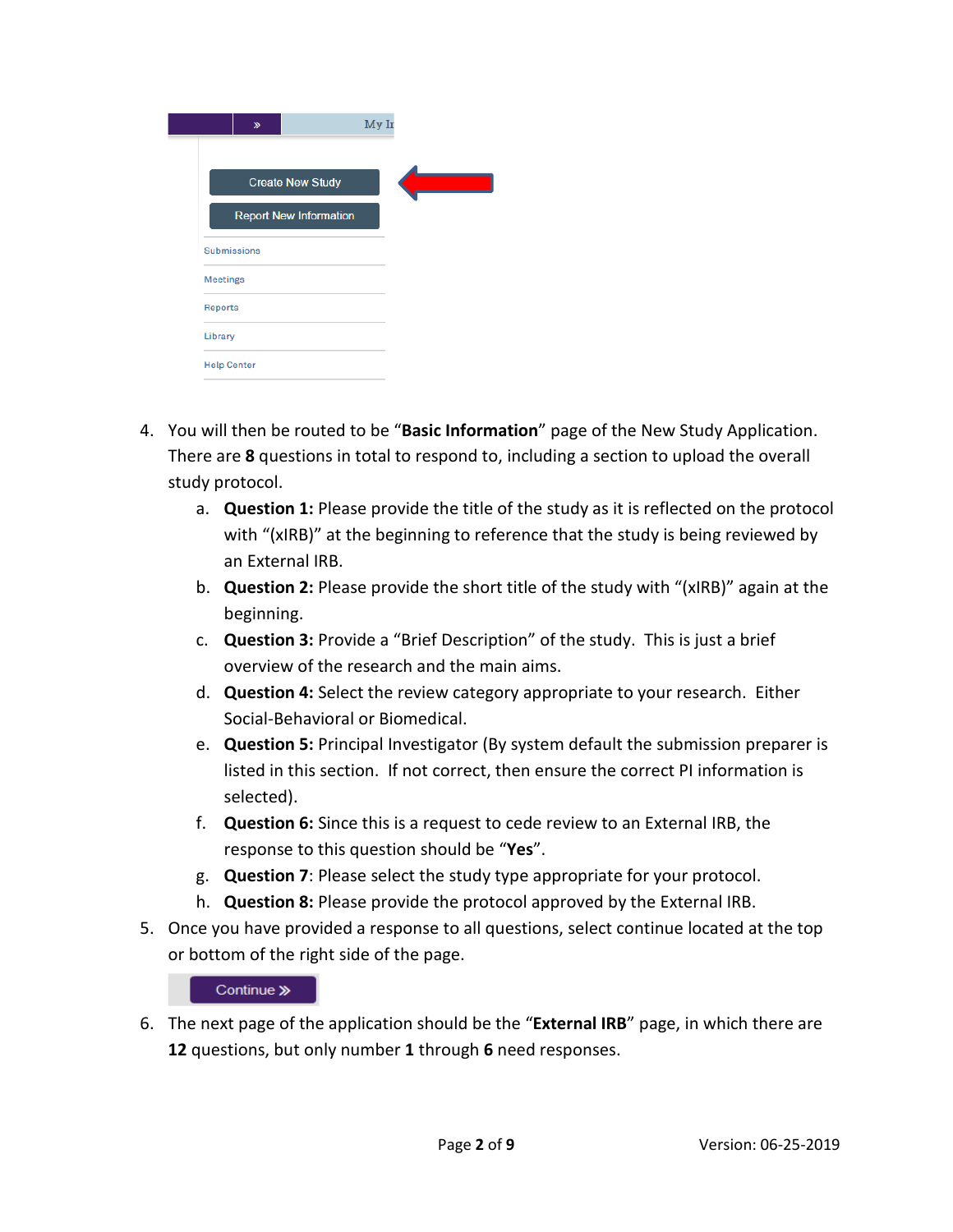- a. **Question 1:** Select the name of the External IRB (Please note: If the name of the External IRB is not available on the drop down list, email [irbreliance@northwestern.edu](mailto:irbreliance@northwestern.edu) and request for it to be added).
- b. **Question 2:** If there is a study ID number provided by the External IRB, please provide the information.
- c. **Question 3:** Select "Upload" and provide the External IRB approval letter for the Northwestern site.

|                 | 3. Approval letter from external IRB: |
|-----------------|---------------------------------------|
| [None] 1 Upload |                                       |

- d. **Question 4:** Select the initial approval date as provided by the External IRB.
- e. **Question 5:** Select the last day of approval (expiration date) as provided by the External IRB.
- f. **Question 6:** Provide information for the reason the study should be reviewed by the External IRB (**For example: Per the Master Agreement in place between both institutions, the External IRB will serve as the IRB of Record for all studies**).
	- 6. Specify the reason the study should be reviewed by an external IRB:



7. Once you have provided a response to all questions, select continue located at the top or bottom of the right side of the page.

#### Continue »

8. The next page of the application should be the "**Sources of Funding and Other Support**" page, in which you will select the funding source for the study.

**Sources of Funding and Other Support** 



9. Then select continue located at the top or bottom of the right side of the page.



10. The next page of the application should be the "**Study Scope**" page, in which there are **2**  questions where you will indicate if drug or device is being used as a part of the study.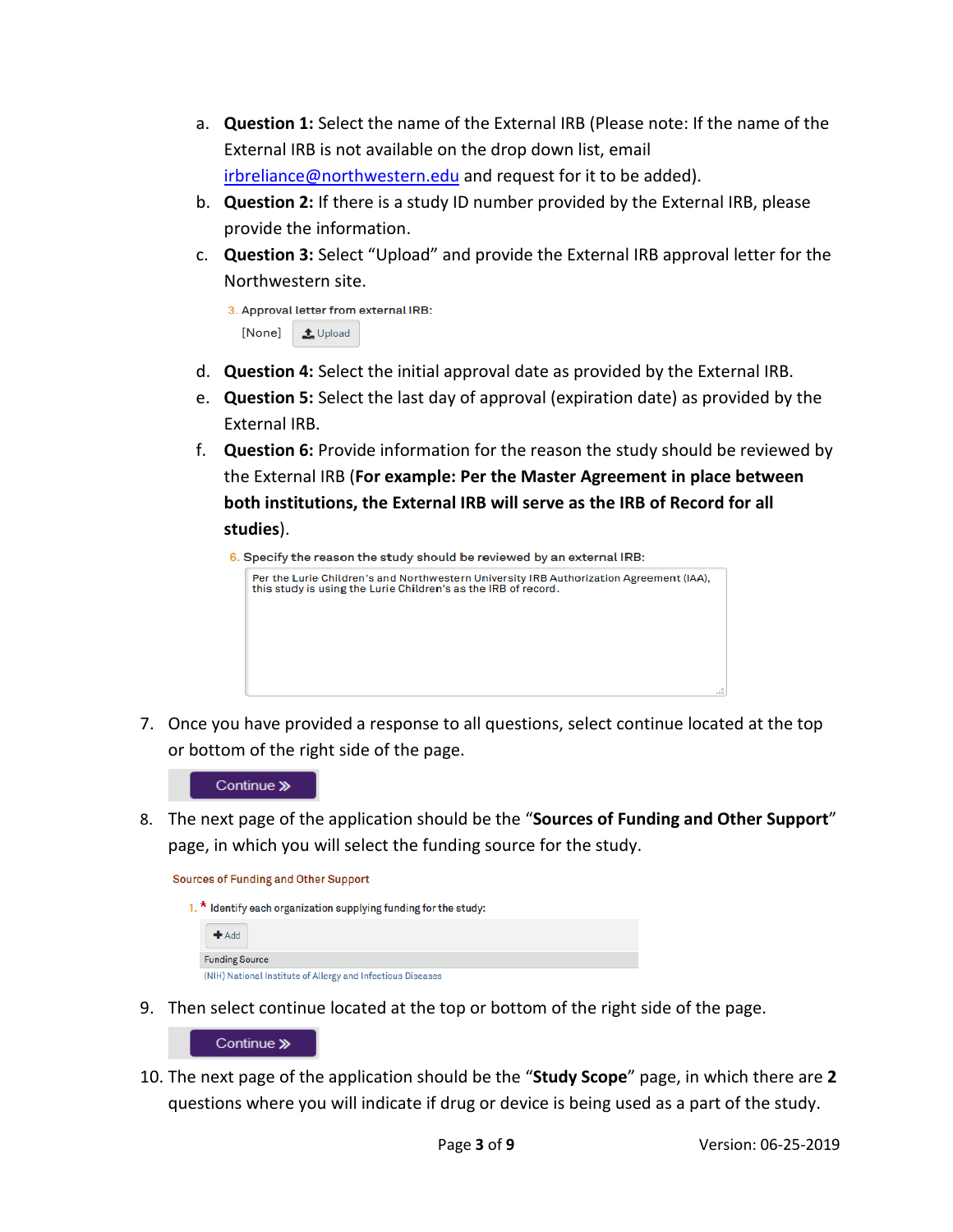```
Study Scope
```

```
1. * Does the study specify the use of an approved drug or biologic, use an unapproved drug or biologic, or use a food or dietary supplement to diagnose, cure, treat, or mitigate a disease or condition?
O Yes O No Clear
```

```
2. * Does the study evaluate the safety or effectiveness of a device or use a humanitarian use device (HUD)?
O Yes O No Clear
```
11. Then select continue located at the top or bottom of the right side of the page.

Continue »

- 12. If the study does not involve a drug or device, skip to step 15 below.
- 13. If the study involves a drug or device, the application will direct you to an additional page to provide information and documentation regarding the drug or device.
- 14. Once you've entered all the study drug or device information and uploaded drug or device documents, select continue located at the top or bottom of the right side of the page.

## Continue »

- 15. The next page of the application should be the "**Study-Related Documents for non-NU Research Sites**" page, in which there are **3** questions.
	- a. **Question 1 "Consent forms"**: Upload if applicable study-wide templates are available, otherwise this may be left blank.
	- b. **Question 2 "Recruitment materials"**: Upload all recruitment-related materials listed on the External IRB approval letter that are not specific to Northwestern. (For example, sponsor-run central recruitment campaign materials.)
	- c. **Question 3 "Supporting documents"**: Upload all other study documents listed on the External IRB approval letter that are not specific to Northwestern. (For example, questionnaires utilized by all study sites should be uploaded into this section.)

Study-Related Documents for non-NU Research Sites

| Consent forms:                |                                                                               |                                                                                                                      |                         |  |
|-------------------------------|-------------------------------------------------------------------------------|----------------------------------------------------------------------------------------------------------------------|-------------------------|--|
| $A$ Add                       |                                                                               |                                                                                                                      |                         |  |
| Document                      | Category                                                                      | Date Modified                                                                                                        | <b>Document History</b> |  |
| There are no items to display |                                                                               |                                                                                                                      |                         |  |
|                               |                                                                               |                                                                                                                      |                         |  |
|                               |                                                                               |                                                                                                                      |                         |  |
|                               |                                                                               | 2. Recruitment materials: (add all material to be seen or heard by potential participants, including ads) $\bigcirc$ |                         |  |
| $+Add$                        |                                                                               |                                                                                                                      |                         |  |
| <b>Document</b>               | Category                                                                      | Date Modified                                                                                                        | <b>Document History</b> |  |
| There are no items to display |                                                                               |                                                                                                                      |                         |  |
|                               |                                                                               |                                                                                                                      |                         |  |
|                               |                                                                               |                                                                                                                      |                         |  |
|                               | 8. Supporting Documents: (any study-related documents not attached elsewhere) |                                                                                                                      |                         |  |
| $+Add$                        |                                                                               |                                                                                                                      |                         |  |
|                               |                                                                               |                                                                                                                      |                         |  |
| Document                      | Category                                                                      | Date Modified                                                                                                        | <b>Document History</b> |  |
| There are no items to display |                                                                               |                                                                                                                      |                         |  |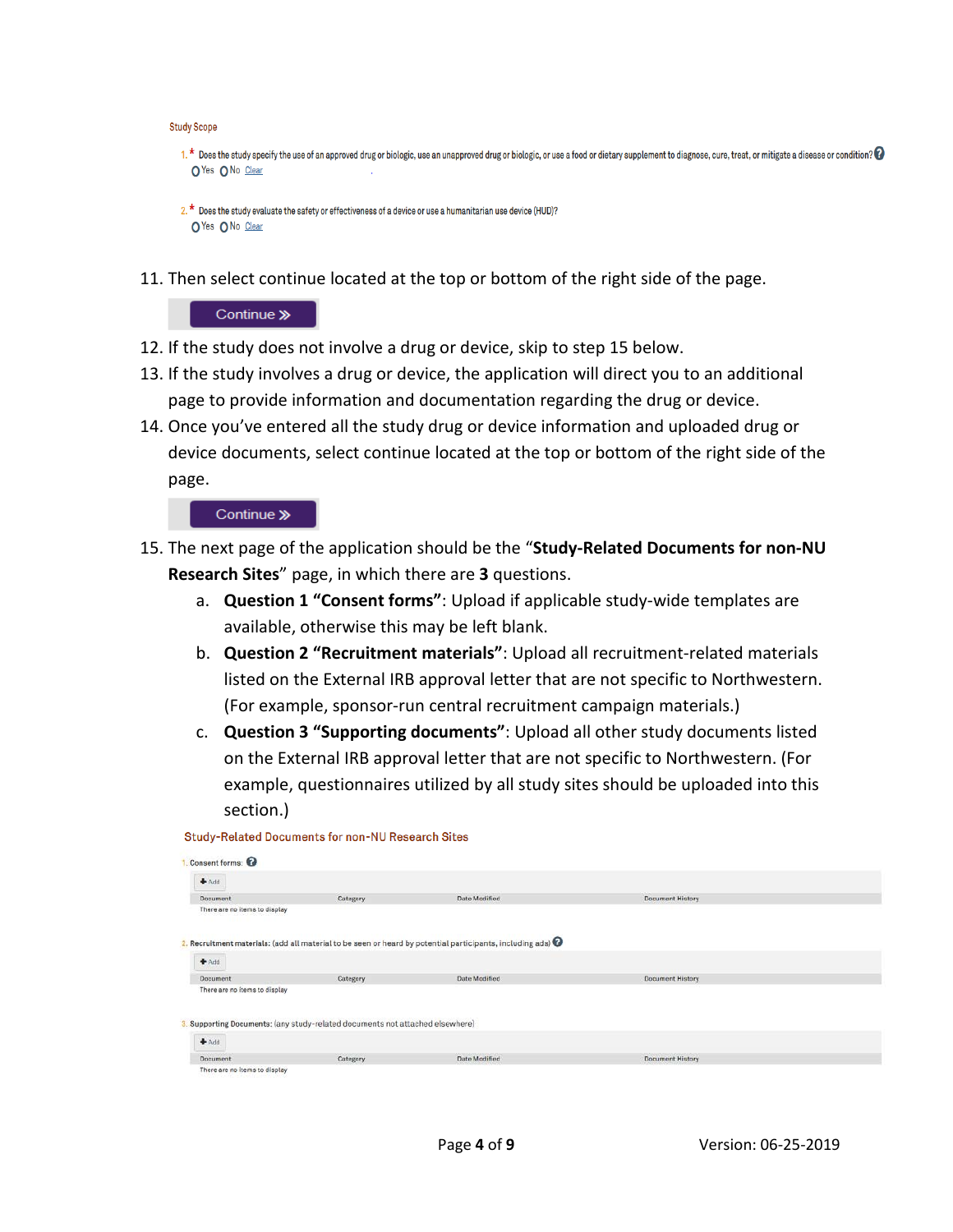16. Then select continue located at the top or bottom of the right side of the page.

Continue »

17. You will be taken to the final page of the application, in which you will select "Finish" to continue. Please note: the final page will also include an RSS (Research Supplemental Submission) if applicable to your study. IRB Staff & Reviewers cannot access the RSS, but it must be completed before the system will allow the PI to submit the application.  $\epsilon$ Back El Save <sup>(+</sup> Exit A Hide/Show Errors A Print <sup>+</sup> Jump To -

|                                                                              | <b>MARINE A STATISTIC AND A STATISTIC CONTRACT A STATISTIC AND A STATISTIC CONTRACT OF A STATISTIC CONTRACT OF A STATISTIC CONTRACT OF A STATISTIC CONTRACT OF A STATISTIC CONTRACT OF A STATISTIC CONTRACT OF A STATISTIC CONTR</b> |  |
|------------------------------------------------------------------------------|--------------------------------------------------------------------------------------------------------------------------------------------------------------------------------------------------------------------------------------|--|
|                                                                              |                                                                                                                                                                                                                                      |  |
| <b>Final Page and optionally RSS</b>                                         |                                                                                                                                                                                                                                      |  |
| callble to the IRB or IRB Reviewers.                                         | Certain studies require additional information via the Research Supplemental Submission (RSS). RSS information is needed on a study for modification) if the Pi is affiliated with Feinberg School of Medicine OR NMHC (or one       |  |
|                                                                              | The RSS is REQUIRED for this submission. If you do not see the RSS questions below, the study's primary contact should execute the 'Manage Study Access' activity on the study to add you to the guest list. Df this is a modi       |  |
| Click Finish to exit the form.                                               |                                                                                                                                                                                                                                      |  |
| Important! To send the submission for review, click Submit on the next page. |                                                                                                                                                                                                                                      |  |

18. You will then be directed to the main page of the "Study" application and there will be a red script indicating that there is an unsubmitted "Site" record, which will need to be completed in order to proceed.

|                                | STU00207213: (xIRB) Test Study                |                                   |           |                                                                                                                                                                                                         |                                                               |                       |                                      |                   |
|--------------------------------|-----------------------------------------------|-----------------------------------|-----------|---------------------------------------------------------------------------------------------------------------------------------------------------------------------------------------------------------|---------------------------------------------------------------|-----------------------|--------------------------------------|-------------------|
| Local site:                    | Lead principal investigator: SC1 Test Account | IRBSITE00000240                   |           | External IRB:                                                                                                                                                                                           | External IRB approval letter:<br><b>Regulatory authority:</b> | Pre-2018 Requirements | Lurie Children's Hospital of Chicago |                   |
| <b>External IRB</b><br>History | Funding                                       | Closed<br><b>Project Contacts</b> | Documents | This project has an unsubmitted Site record. You will need to submit the (NU) Study Site for approval to do research at NU. You can access it via the 'Local Site' link above.<br>Follow-on Submissions | <b>Reviews</b>                                                | Snapshots             | <b>Study Team Training</b>           | External IRB Info |
|                                |                                               |                                   |           |                                                                                                                                                                                                         |                                                               |                       |                                      |                   |
| Filter <sup>2</sup>            | Activity                                      | Enter text to search for<br>۰     | Go        | <b>x</b> Clear All:<br>+ Add Filter                                                                                                                                                                     |                                                               |                       |                                      |                   |
|                                | Activity                                      |                                   |           | Author                                                                                                                                                                                                  |                                                               |                       | * Activity Date                      |                   |
| ₽                              | <b>Site Created</b>                           |                                   |           | <b>Test Account, SC1</b>                                                                                                                                                                                |                                                               |                       | 7/23/2018 4:04 PM                    |                   |
|                                | Link: Site for (xIRB) Test Study              |                                   |           |                                                                                                                                                                                                         |                                                               |                       |                                      |                   |
| 國                              | <b>Study Created</b>                          |                                   |           | Test Account, SC1                                                                                                                                                                                       |                                                               |                       | 7/23/2018 4:04 PM                    |                   |

### 19. Select the link\* to the "Site" record.

STU00207213: (xIRB) Test Study Lead principal investigator: SC1 Test Account Local site: IRBSITE00000240



OR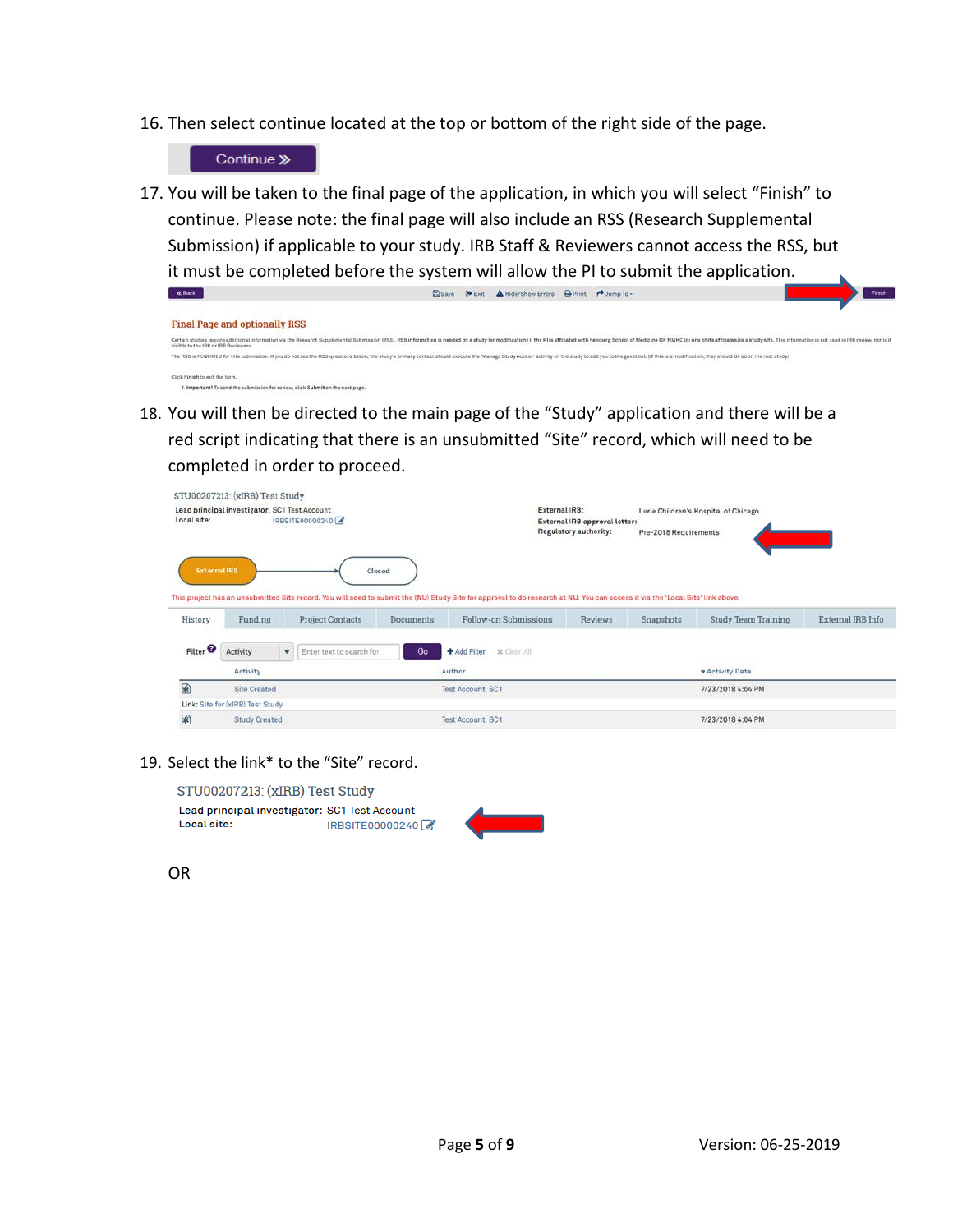|                                | STU00207213: (xIRB) Test Study                |   |                                   |                  |                                                                                                                                                                                                         |                                                               |                       |                                      |                   |
|--------------------------------|-----------------------------------------------|---|-----------------------------------|------------------|---------------------------------------------------------------------------------------------------------------------------------------------------------------------------------------------------------|---------------------------------------------------------------|-----------------------|--------------------------------------|-------------------|
| Local site:                    | Lead principal investigator: SC1 Test Account |   | IRBSITE00000240                   |                  | External IRB:                                                                                                                                                                                           | External IRB approval letter:<br><b>Regulatory authority:</b> | Pre-2018 Requirements | Lurie Children's Hospital of Chicago |                   |
| <b>External IRB</b><br>History | Funding                                       |   | Closed<br><b>Project Contacts</b> | <b>Documents</b> | This project has an unsubmitted Site record. You will need to submit the (NU) Study Site for approval to do research at NU. You can access it via the 'Local Site' link above.<br>Follow-on Submissions | <b>Reviews</b>                                                | Snapshots             | <b>Study Team Training</b>           | External IRB Info |
|                                |                                               |   |                                   |                  |                                                                                                                                                                                                         |                                                               |                       |                                      |                   |
| Filter <sup>®</sup>            | Activity                                      | ۰ | Enter text to search for          | Go               | + Add Filter<br><b>x</b> Clear All:                                                                                                                                                                     |                                                               |                       |                                      |                   |
| 國                              | Activity<br><b>Site Created</b>               |   |                                   |                  | Author<br>Test Account, SC1                                                                                                                                                                             |                                                               |                       | - Activity Date<br>7/23/2018 4:04 PM |                   |
|                                | Link: Site for (xIRB) Test Study              |   |                                   |                  |                                                                                                                                                                                                         |                                                               |                       |                                      |                   |

\*Both of the links identified above will take you to the same "Site" application page.

20. You will then be directed to the main page of the "Site" application and "edit site" should be selected to update the application.

|        | Pre-Submission<br>Study Expiration: 7/1/2019<br>7/24/2018 2:08 PM<br>Last updated: | <b>Submission type:</b><br><b>Primary contact:</b><br>PI proxies: | IRBSITE00000240: Site for (xIRB) Test Study<br>Principal investigator: SC1 Test Account<br><b>IRB</b> Site<br><b>SC1 Test Account</b> |                            |                  |                                      |                            | IRB office:<br>IRB coordinator:<br>Study: | <b>IRB</b> Office<br>Regulatory authority: Pre-2018 Requirements<br>STU00207213 |
|--------|------------------------------------------------------------------------------------|-------------------------------------------------------------------|---------------------------------------------------------------------------------------------------------------------------------------|----------------------------|------------------|--------------------------------------|----------------------------|-------------------------------------------|---------------------------------------------------------------------------------|
|        | <b>My Current Actions</b>                                                          |                                                                   |                                                                                                                                       |                            |                  |                                      |                            | <b>External study ID:</b>                 | 2018-1234                                                                       |
|        | <b>Edit Site</b>                                                                   | <b>Pre-Submission</b>                                             |                                                                                                                                       | <b>Pre-Review</b>          |                  | <b>Pending sIRB</b><br><b>Review</b> | <b>Post-Review</b>         | <b>Review Complete</b>                    |                                                                                 |
|        | <b>Printer Version</b>                                                             |                                                                   |                                                                                                                                       |                            |                  |                                      |                            |                                           |                                                                                 |
|        | <b>View Differences</b><br><b>Submit</b>                                           |                                                                   |                                                                                                                                       | Clarification<br>Requested |                  |                                      | Modifications<br>Required  |                                           |                                                                                 |
|        |                                                                                    | <b>History</b>                                                    | Funding                                                                                                                               | Contacts                   | <b>Documents</b> | <b>Reviews</b>                       | <b>Study Team Training</b> | Snapshots                                 |                                                                                 |
| 4      | <b>Assign Primary Contact</b>                                                      |                                                                   |                                                                                                                                       |                            |                  |                                      |                            |                                           |                                                                                 |
| ęφ     | <b>Manage Ancillary Reviews</b>                                                    | Filter <sup>2</sup>                                               | <b>Activity</b><br>$\overline{\mathbf{v}}$                                                                                            | Enter text to search for   |                  | Go<br>+ Add Filter                   | <b>x</b> Clear All         |                                           |                                                                                 |
| ◢      | <b>Correspond with sIRB</b>                                                        |                                                                   |                                                                                                                                       |                            |                  |                                      |                            |                                           |                                                                                 |
| Ω      | <b>Add Comment</b>                                                                 |                                                                   | <b>Activity</b>                                                                                                                       |                            |                  | Author                               |                            |                                           | * Activity Date                                                                 |
| Ø      | <b>Discard</b>                                                                     | 國                                                                 | <b>Site Created</b>                                                                                                                   |                            |                  | <b>Test Account, SC1</b>             |                            |                                           | 7/23/2018 4:04 PM                                                               |
| $\sim$ | Notify PI to Submit                                                                |                                                                   |                                                                                                                                       |                            |                  |                                      |                            |                                           |                                                                                 |

21. You will then be routed to be "**Basic Information**" page where the information from the "Study" application should be pre-generated for the **4** questions.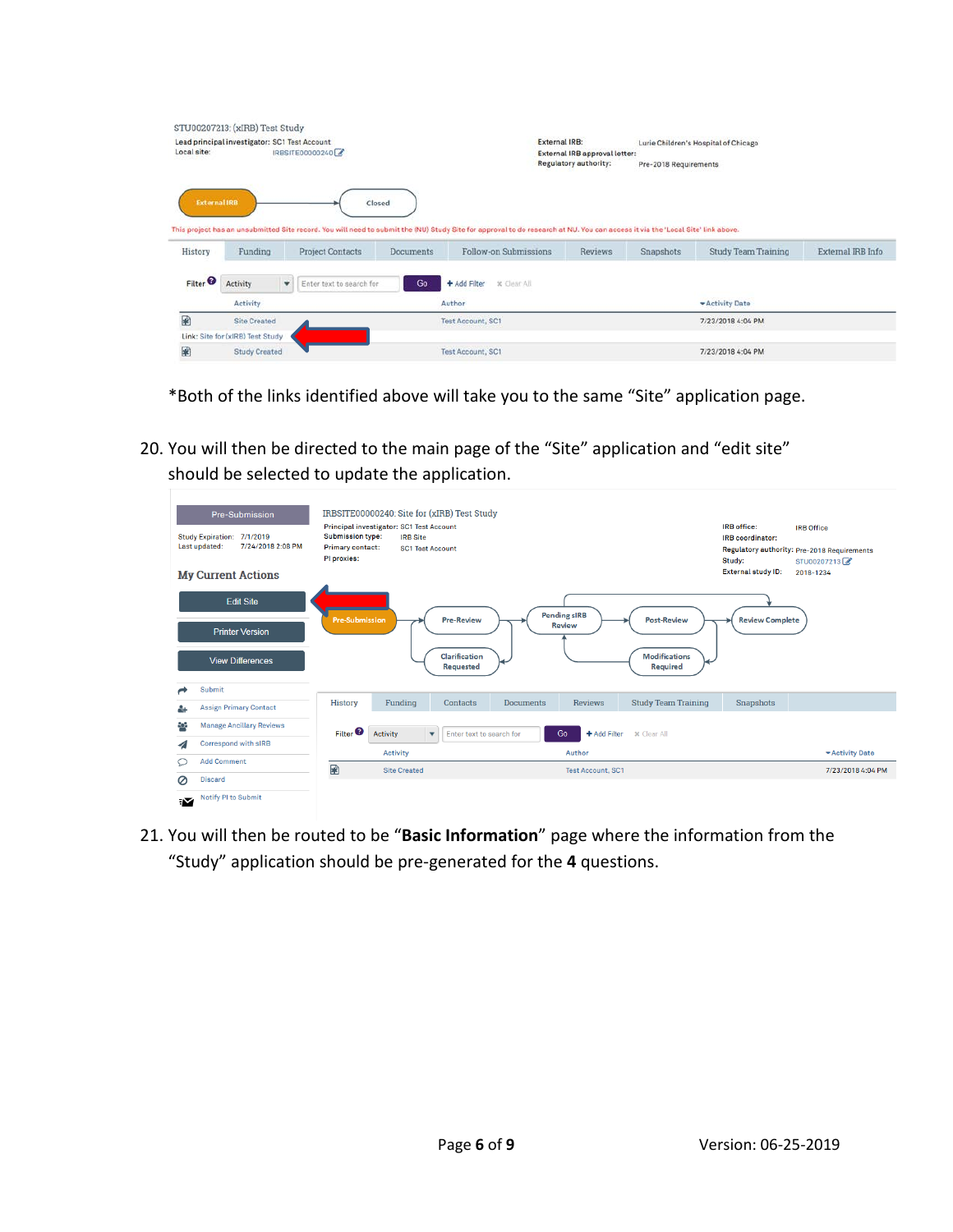| <b>Basic Information</b> |  |
|--------------------------|--|
|                          |  |

|                                                                | J. |
|----------------------------------------------------------------|----|
|                                                                |    |
|                                                                |    |
| 3. * Brief description of local study activities: <sup>3</sup> |    |
|                                                                |    |
|                                                                |    |
|                                                                |    |

- 22. For **Question 3**, please add a description of what portion of the study will be conducted at the Northwestern site.
- 23. Verify the rest of the pre-generated information is correct, then select continue located at the top or bottom of the right side of the page.



- 24. The next page of the application will be the "**Sources of Funding and Other Support**" page, in which you will need to again select the funding source for the study. This should match the funding source selected in the "Study" application.
- 25. Then select continue located at the top or bottom of the right side of the page.

#### Continue »

26. The next page of the application will be the "**Study Team Members**" page, in which you will need to identify each additional person, not including the PI, who will be involved in conducting the research. (**If any study team members are affiliated with Northwestern, but not available to be selected on the drop down menu, they will need to register for eIRB+ using their Northwestern University netID**).

| Study Team Members            |             |                                                                                                                    |                     |        |        |       |                                                                                                                                                                                                                                |
|-------------------------------|-------------|--------------------------------------------------------------------------------------------------------------------|---------------------|--------|--------|-------|--------------------------------------------------------------------------------------------------------------------------------------------------------------------------------------------------------------------------------|
| Internal Personnel            |             |                                                                                                                    |                     |        |        |       |                                                                                                                                                                                                                                |
|                               |             | Identify each additional person involved in the design, conduct, or reporting of the research: $\Theta$            |                     |        |        |       |                                                                                                                                                                                                                                |
| $+Add$                        |             |                                                                                                                    |                     |        |        |       |                                                                                                                                                                                                                                |
| Name                          | Roles       | Involved in Consent                                                                                                |                     | E-mail | Phone  |       |                                                                                                                                                                                                                                |
| <b>External Personnel</b>     |             | Investigator Agreement (IIA). Do not list research staff from other institutions that have their own IRB approval. |                     |        |        |       | Identify each external person who will interact with participants or have access to identifiable data for whom NU IRB will have oversight responsibility such as Interns/Volunteers, research staff covered by an IRB Authoriz |
| $+$ Add                       |             |                                                                                                                    |                     |        |        |       |                                                                                                                                                                                                                                |
| Name                          | Institution | Roles:                                                                                                             | Involved in Consent |        | E-mail | Phone | Training Date                                                                                                                                                                                                                  |
| There are no items to display |             |                                                                                                                    |                     |        |        |       |                                                                                                                                                                                                                                |

**Basic Information page (Site Application)**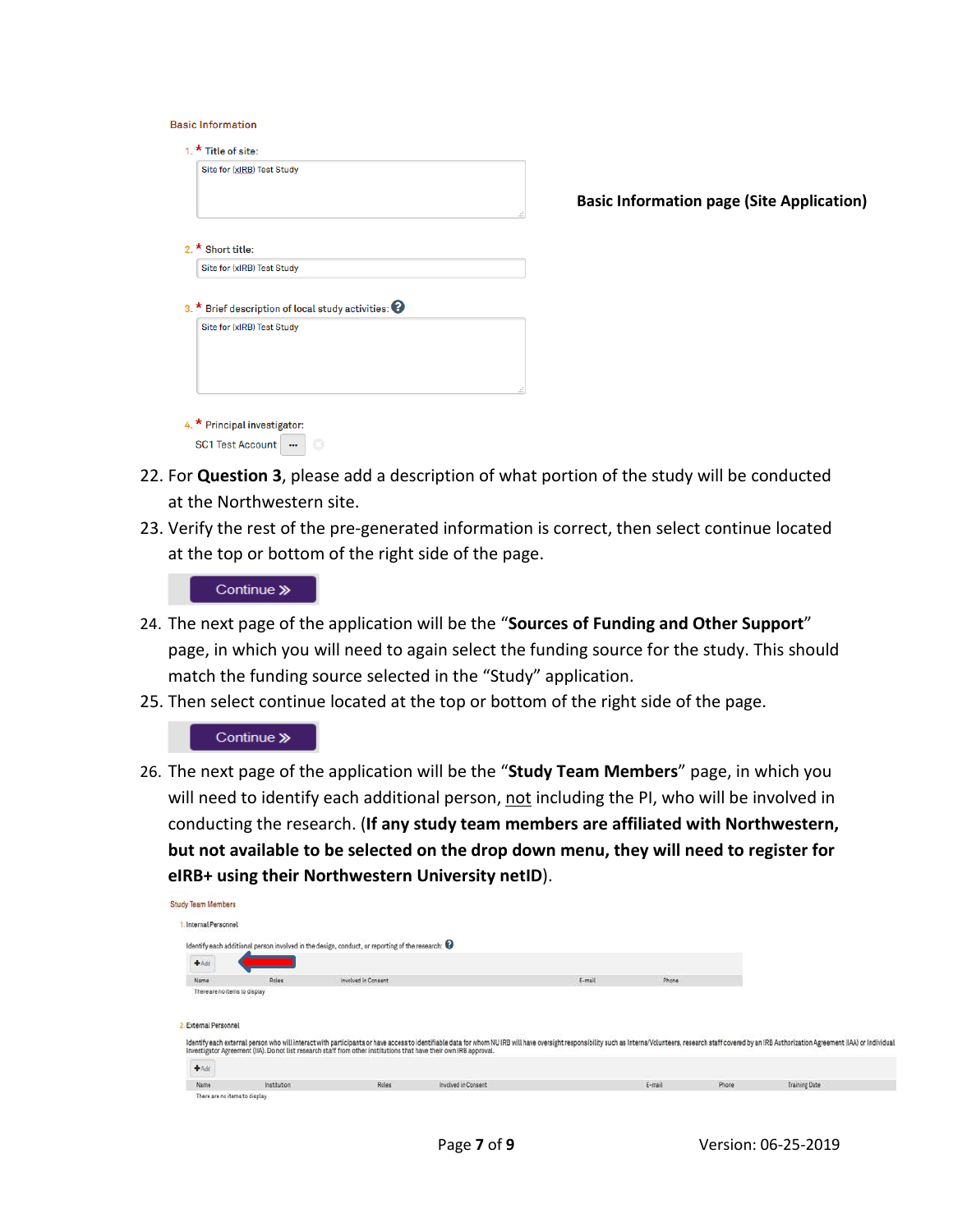27. Then select continue located at the top or bottom of the right side of the page.

# Continue »

- 28. The next page of the application will be the "**Site-Specific Documents**" page, in which there are **3** questions to complete.
	- a. **Question 1 "Consent forms"**: Upload the External IRB approved and watermarked consent form(s) containing Northwestern site-specific language.

**Please note:** If participants will be enrolled at the Northwestern site, the External IRB's consent form may be used in lieu of the Northwestern IRB consent form template. However, the External IRB consent form approved for use at the Northwestern site must contain the required Northwestern site-specific language per **HRP-092 - [SOP External IRBs](https://irb.northwestern.edu/sites/irb/files/documents/HRP-092%20-%20SOP%20-%20External%20IRBs_11222018.pdf)**. (For studies reviewed by the Ann & Robert H. Lurie Children's IRB, their consent form template already includes language required by Northwestern.)

- b. **Question 2 "Recruitment materials"**: Upload all recruitment-related materials listed on the External IRB approval letter that will be used specifically at Northwestern.
- c. **Question 3 "Supporting documents"**:
	- i. Upload all other study documents listed on the External IRB approval letter that will be used specifically at Northwestern.
	- ii. Upload all subsequent External IRB approval letters and any other associated approval documents. (For example, if an External IRB modification was also approved at the time of initial External IRB approval.)
	- iii. If applicable, also upload a completed local protocol addendum.

| $+Add$                        |                                                                               |                                                                                                                    |                  |  |
|-------------------------------|-------------------------------------------------------------------------------|--------------------------------------------------------------------------------------------------------------------|------------------|--|
| Document                      | Category                                                                      | Date Modified                                                                                                      | Document History |  |
| There are no items to display |                                                                               |                                                                                                                    |                  |  |
|                               |                                                                               |                                                                                                                    |                  |  |
|                               |                                                                               |                                                                                                                    |                  |  |
|                               |                                                                               |                                                                                                                    |                  |  |
|                               |                                                                               | . Recruitment materials: (add all material to be seen or heard by potential participants, including ads) $\bullet$ |                  |  |
| Add                           |                                                                               |                                                                                                                    |                  |  |
| <b>Document</b>               | Category                                                                      | Date Modified                                                                                                      | Document History |  |
| There are no items to display |                                                                               |                                                                                                                    |                  |  |
|                               |                                                                               |                                                                                                                    |                  |  |
|                               |                                                                               |                                                                                                                    |                  |  |
|                               | 3. Supporting Documents: (any study-related documents not attached elsewhere) |                                                                                                                    |                  |  |
| Add                           |                                                                               |                                                                                                                    |                  |  |

29. Once all documents have been uploaded, select continue located at the top or bottom of the right side of the page (**Please note all documents listed on the External IRB**